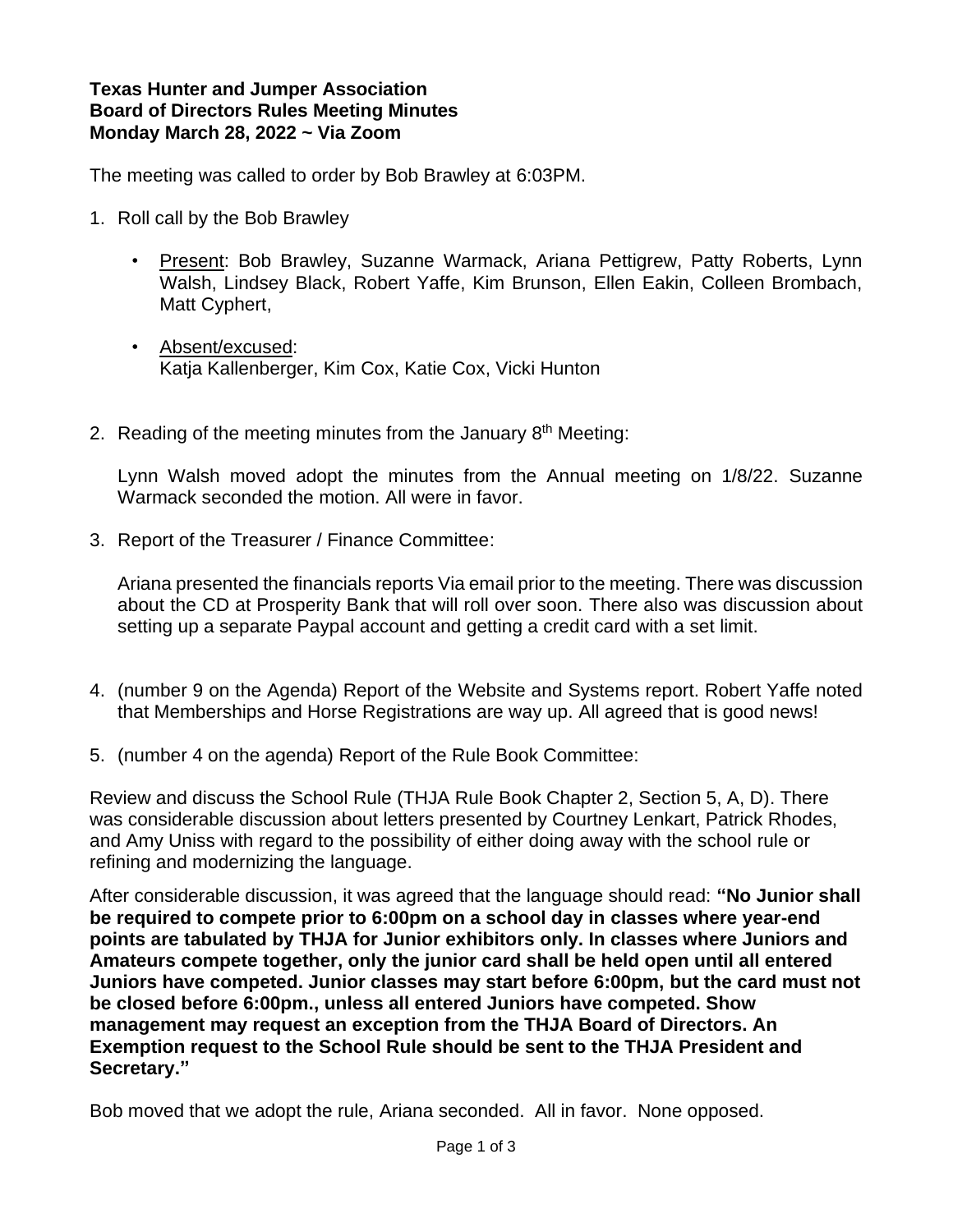Patty proposed and Bob seconded to grant an exception to the School Rule for The SouthWest ShowDown in Katy September 21-25, 2022. All voted in favor. None opposed.

6. (Number 5 on the agenda) Report of the Nominating Committee

Discussion Secretary duties and designation.

It was noted that the responsibilities of the Secretary delineated in the THJA Rule Book are not actually performed by the Secretary who has a board position and voting privileges. Many of those duties (for example, "receives membership fees, horse registration fees and show recognition applications") are performed by Ann Yaffe. Ann Yaffe's Membership Registration and Points Secretary is a paid position and is not board of directors position. There was discussion of clarifying the title of Ann Yaffe's position and the title of the Board Secretary further. There was also discussion regarding rewriting the Secretary's duties to reflect what is currently being performed by the Board Secretary and Ann Yaffe's position. The following are the tasks and person(s) responsible for cleaning up the Board Secretary and Membrship Registration and Points Secretary title and duties:

- Bob will send an email explaining that Ann's title will be changed to "Membership & Points Coordinator" or something similar to minimize confusion over the term "secretary"
- Robert will create an email [membership@thja.org](mailto:membership@thja.org) that will be posted on our website for those type of enquiries to go to Ann
- Suzanne & Bob will work on updating the job description to split out Ann's duties from those of the Board Secretary—with the estimate of about 5 hours of work per month for the Board Secretary
- Once job description is complete, it will be sent to Katja to start recruiting a Board **Secretary**
- 7. Report of the Prize List Review Committee:

Nothing to report at this time. Neither Vicki nor Gayle was on the Zoom call.

8. Report of the Show Standards Committee report:

Lynn Walsh said that there was nothing to report.

9. Report of the Sponsorship and Education Committee

Patty said there was nothing to report as we aren't allowed to collect Education fees any longer.

10. Report on USEF/USHJA News: